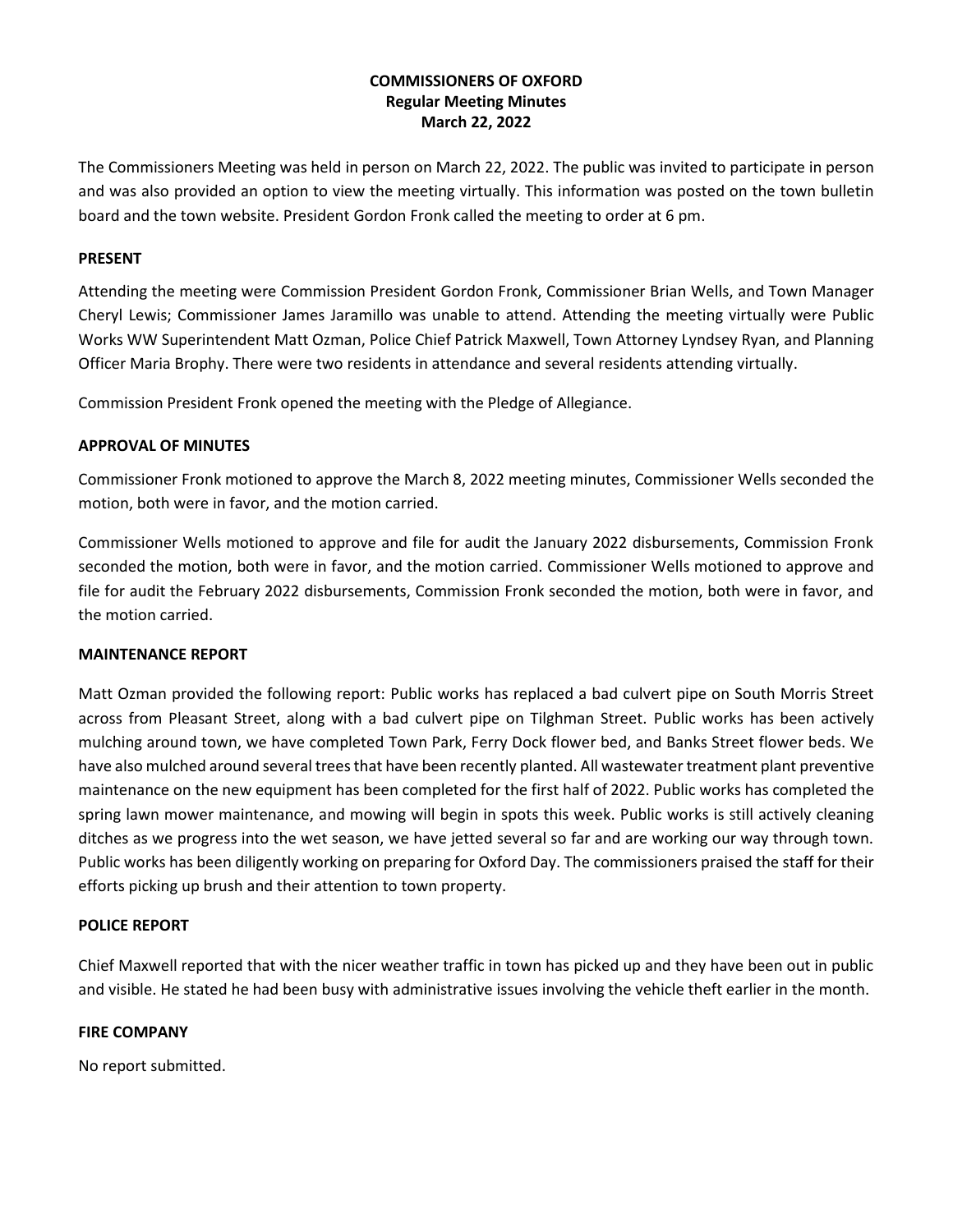#### **UNFINISHED BUSINESS**

President Fronk read Ordinance 2201 - AN ORDINANCE OF THE TOWN OF OXFORD TO AMEND SECTIONS 19 AND 32 OF THE OXFORD ZONING ORDINANCE TO PROVIDE A PROCESS FOR CONSTRUCTION OF AN ACCESSORY BUILDING ON A LOT WITHOUT A PRINCIPAL USE WHEN NONCONTIGUOUS LOTS ARE IN COMMON OWNERSHIP AND ARE DIVIDED BY A PAPER STREET OR PUBLIC RIGHT OF WAY, stating that the ordinance was scheduled for a public hearing on April 12, 2022 and that it would also be reviewed by the Planning Commission at their April meeting.

Lewis provided an update on HB 1262 Speed Camera Bill, stating that she had provided verbal testimony at the House Committee hearing and that Senator Eckhardt intends to cross file the bill.

Lewis asked to revisit the MD Low Income Household Water Assistance Program that was discussed at the prior meeting, stating that she had spoken with the sponsors and confirmed that there would be no effort if we had no participants and only minimal if we did have a few residents who were able to take advantage of the program. With the new information, she was requesting approval, realizing the program may not be needed but it would be best to approve the State's MOU for participation, in the event we did have a resident that needed to access the program. Commission Fronk motioned to approve the MOU and the ability of the Town Manager to sign any necessary documents, Commissioner Wells seconded the motion, both were in favor, and the motion carried.

MEMA had responded to the Notice of Interest, approved by the Commissioners at the last meeting. The notice requested financial assistance to address elevation of several private properties prone to flooding and to address stormwater management issues to mitigate flood impacts in low-lying areas of town. MEMA stated they were interested in the projects and requested the town submit to separate applications for the identified efforts. MEMA would be choosing, from the applications submitted, those they think will rank best at the federal level and submitting them on behalf of the state. Lewis requested approval to continue with preparation of two applications, to be submitted by May 31, 2022, for federal funding to assist with private home elevations and to seek assistance in design and construction of stormwater management projects that will mitigate flood impacts to low lying neighborhoods. She noted that the funding was only available for 'new' infrastructure and could not be used to address maintenance and repair of existing infrastructure, explaining that the increased impacts from tidal flooding and increasing storm intensity are going to require investigation of more intense infrastructure like pumping systems to reduce damage to property. Commissioner Fronk motioned to move forward with the application for residential elevations if the staff was able to within the time constraints presented, Commissioner Wells seconded the motion, both were in favor, and the motion carried. Commissioner Fronk motioned to move forward with the application for stormwater infrastructure mitigation, Commissioner Wells seconded the motion, both were in favor, and the motion carried.

Lewis stated to the Commissioners, following up on discussion at the prior meeting, that the town had commissioned GMB to prepare a study of the current and future needs of the town's water system, resulting in a Preliminary Engineering Report, which was submitted as an application to USDA when the town was seeking funding for the Morris Street project. USDA has informed the town that they are receptive to the proposed work and are reviewing the PER and the town's water system financials to determine the loan or loan/grant offer that they intend to propose for the identified projects. Lewis stated that the estimated cost for Phase One was \$4,400,000, and covered several needs including an upgrade to the Arsenic Removal System, introduction of a Fluoride Removal System, incorporation of water components into the wastewater SCADA system, replacement of the Water Meter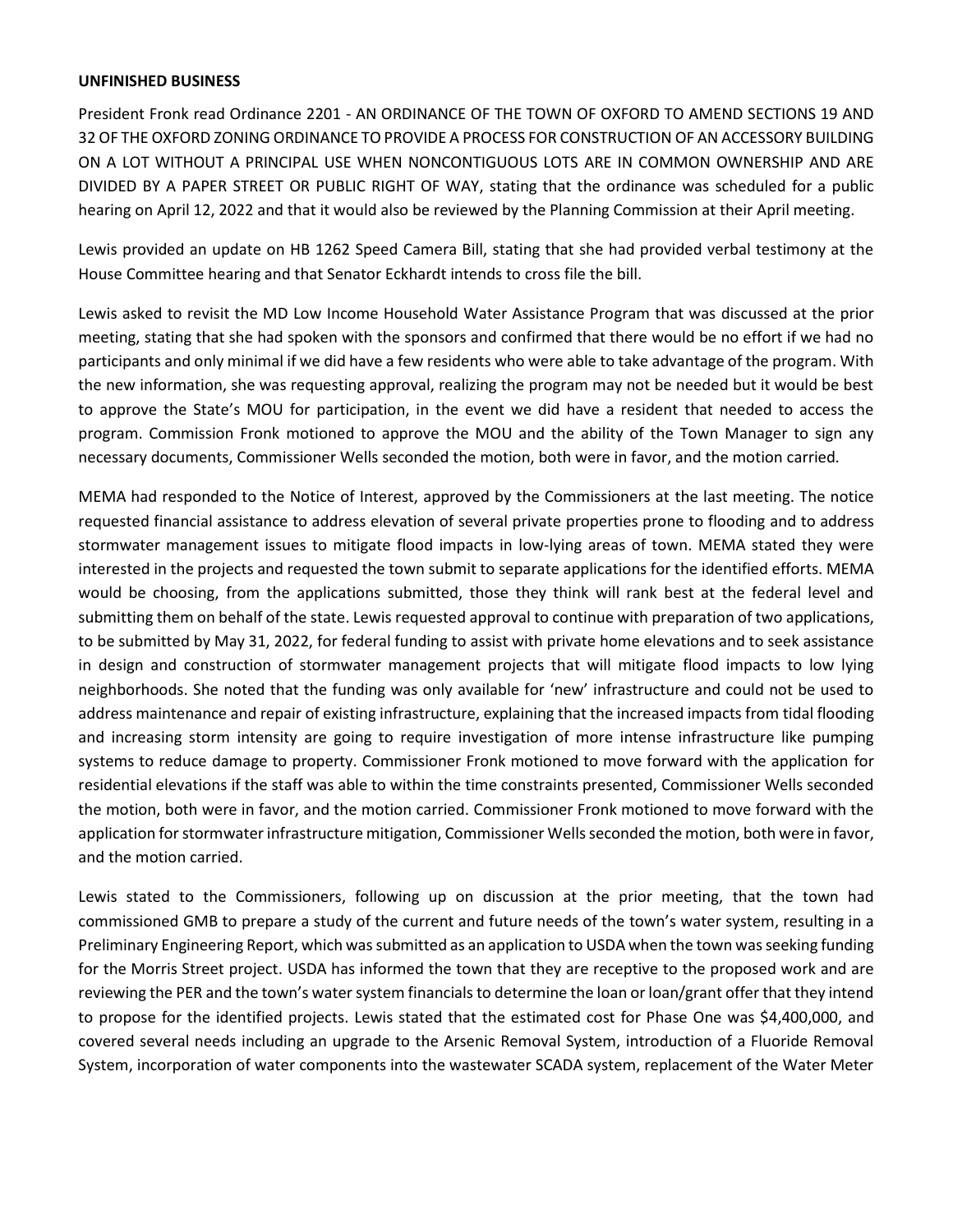Equipment and Billing System, and upgrades to existing Water Lines. She noted that the replacement of the main water line on Morris Street was a component of the PER, but the town had taken advantage of the MDE Water Quality Loan/Loan Forgiveness Program and completed that work in 2021. The total estimated cost of the identified effort is \$26,274,000. Lewis stated at this time, the only portion they were reviewing for funding was Phase One, although she felt that 100% loan was more than the town may want to consider and that she was still working with USDA in an effort to have a portion grant funded. She said at this time in order to move forward with the potential loan/grant funding was a Public Notice of Intent to file an application for funding, identifying the full \$26,274,000 as identified in the PER. A prior Notice of Intent had been published when the Morris Street project was under review, but with the grant/loan funding from MDE, the USDA money was not needed. Commission Fronk motioned to move forward with the Notice of Intent, Commissioner Wells seconded the motion, both were in favor, and the motion carried. The Notice of Intent will be advertised and the Commissioners will receive public comments at their April 12, 2022 meeting on the proposed projects.

# **NEW BUSINESS**

A proposal for placement of the Middle Passage Signage was received from Barbara Paca, citing the sign along the edge of the living shoreline at the Ferry Dock, which was reviewed in detail. Lewis expressed concerns with the nearness to the tidal wetlands and state regulations. The Commissioners also noted concerns with current and future tidal flooding, and safety issues presented by vehicular traffic in this area, noted other possible locations, and requested further investigation. Lewis said she would speak with Philip Logan regarding a location with fewer impacts and would also ask that the Sign Committee focus their initial efforts on the Ferry Dock location in order to provide some feedback.

Lewis reminded the Commissioners that she had provided a draft of Ordinance 2002: AN ORDINANCE OF THE TOWN OF OXFORD TO AMEND THE HARBOR LINE TO ELIMINATE THE NONCONFORMING STATUS OF SEVERAL EXISTING PIERS AFFIXED TO PROPERTIES WITHIN TOWN CREEK IN THE AREA KNOWN AS CROCKETT'S COVE at the last meeting, recommending consideration of adoption in order to address a current owners situation, and to also resolve several issues within the Cove, similar to a prior amendment to the area surrounding John Shannahan' s property in 2012. Lewis provided requested feedback from the Port Wardens, including their recommendation that the Commissioners consider moving forward with this ordinance, while they pursue a further review of the remaining areas that include non-conforming structures. After discussion Commissioner Fronk motion to introduce Ordinance 2002, Commissioner Wells seconded the motion, both were in favor, and the motion carried. A public hearing will be held on April 26, 2022 at the regular Commissioners meeting.

## **LETTERS AND REQUEST**

None received.

## **ATTORNEY**

Ryan had no further comments.

## **TOWN MANAGER**

Lewis requested realignment of the Historic District signage located at the Pin Cushion, which was somewhat hidden by a grown tree and not facing those entering town on the State Road. She said that she had spoken with Historic